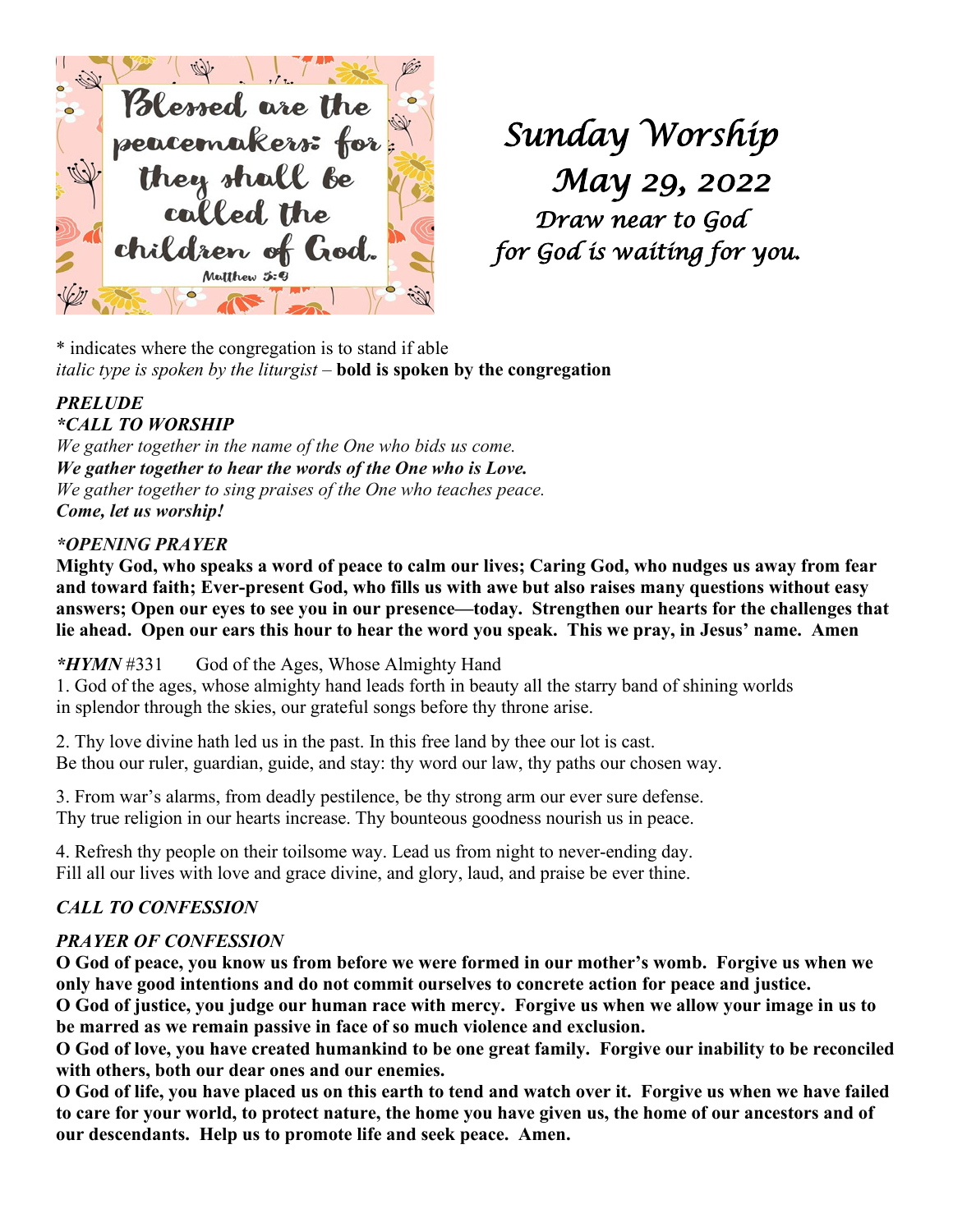#### *WORDS OF ASSURANCE AND BLESSING*

*… Remember the good news and say it aloud:* **Jesus died for me. Jesus forgives me. Jesus loves me. Jesus is good to me. Amen.** 

#### *\*GLORIA PATRI*

**Glory be to the Father, and to the Son, and to the Holy Ghost; as it was in the beginning, is now, and ever shall be, world without end. Amen. Amen.**

*FIRST SCRIPTURE LESSON* Colossians 3:12-17

## *TIME WITH THE CHILDREN*

*\*HYMN* #753 Make Me a Channel of Your Peace

1. Make me a channel of your peace. Where there is hatred, let me bring your love. Where there is injury, your pardon, Lord, and where there's doubt, true faith in you.

2. Make me a channel of your peace. Where there's despair in life, let me bring hope. Where there is darkness, only light, and where there's sadness, ever joy.

3. O, Master, grant that I may never seek so much to be consoled as to console, to be understood as to understand, to be loved as to love with all my soul.

4. Make me a channel of your peace. It is in pardoning that we are pardoned, in giving of ourselves that we receive, and in dying that we're born to eternal life.

*GOSPEL LESSON* Matthew 5:1-10

**SERMON** Can There Be Peace?

*SONG* Let There Be Peace on Earth Let there be peace on earth and let it begin with me Let there be peace on earth, the peace that was meant to be. With God as our Father, we are family. Let us walk with each other in perfect harmony.

Let peace begin with me, let this be the moment now. With ev'ry step I take let this be my solemn vow: To take each moment and live each moment in peace eternally. Let there be peace on earth and let it begin with me.

#### *RECOGNITION OF THE OFFERING \*DOXOLOGY*

**Praise God from whom all blessings flow. Praise him, all creatures here below. Praise him above, ye heavenly hosts. Praise Father, Son, and Holy Ghost. Amen.**

### *PRAYER OF DEDICATION*

**You bless us in so many ways and with so many gifts, Loving God. As we praise you, may we offer our gifts so those who have so little may be fed, clothed, healed, restored, and graced. In Jesus' name, we pray. Amen.**

# *JOYS AND CONCERNS PRAYERS OF INTERCESSION AND THE LORD'S PRAYER*

*The response to our petitions is*, **Jesus, Prince of Peace, hear our prayer.**

**Our Father who art in heaven, hallowed be thy name. Thy kingdom come, thy will be done, on earth as it is in heaven. Give us this day our daily bread; and forgive us our debts, as we forgive our debtors; and**